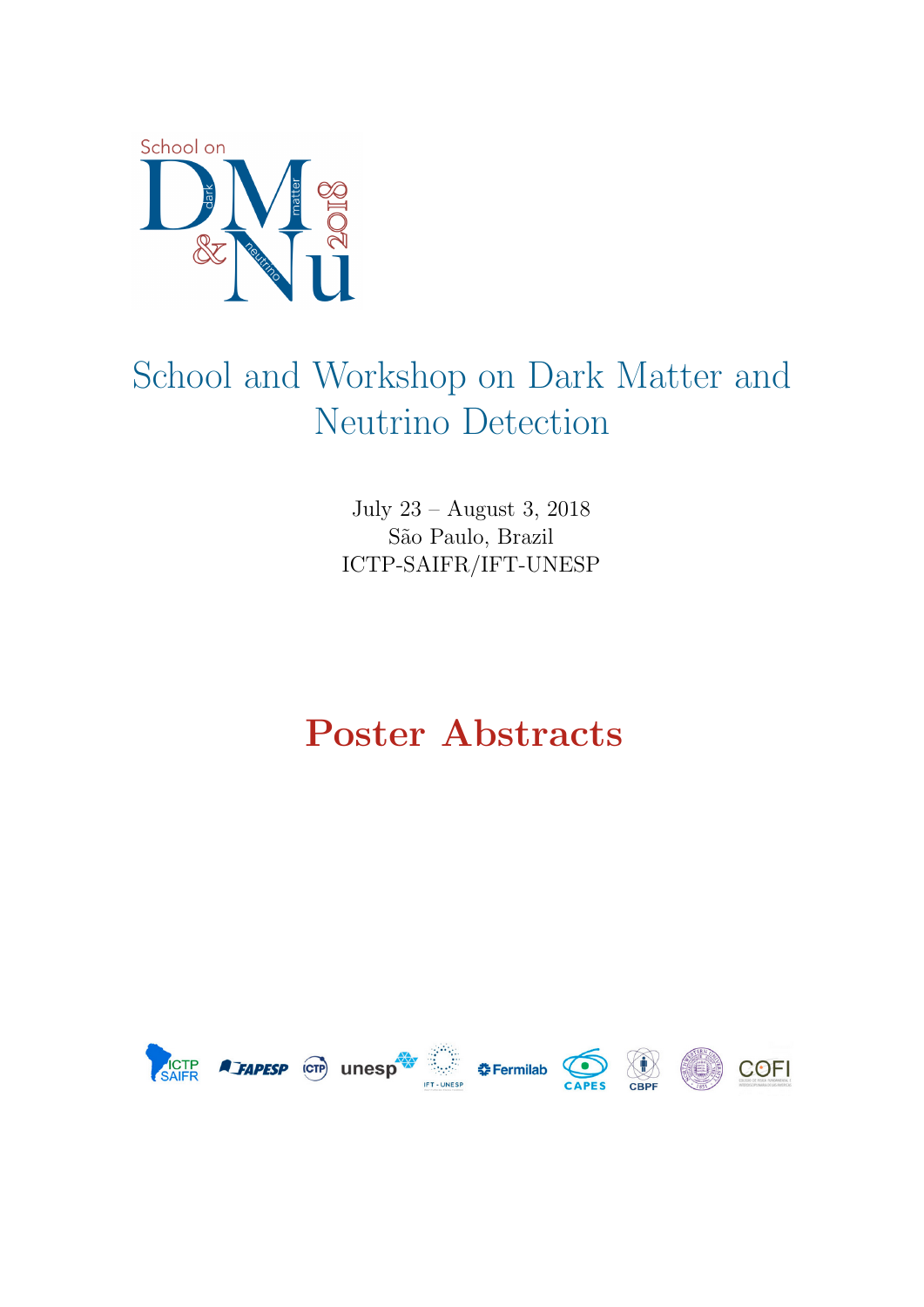## Scintillating bubble chambers for Dark Matter and Neutrino detection 24 Jul

#### Ariel Zúñiga Reyes

#### Institute of Physics & Institute of Astronomy – UNAM, Mexico

Despite the growing scientific interest of the last three decades, the nature of dark matter is still an enigma. This field of research is closely related to that of neutrinos, they can for example share the same detection techniques. In this poster, I show the main features and research capabilities of a new experimental facility: a scintillating liquid argon bubble chamber, which could serve for both low-mass dark matter search and neutrino interactions detection (e.g. coherent elastic neutrino-nucleus scattering). Scintillating bubble chambers are a compelling new technology for WIMP detection beyond the second-generation program. These detectors combine the extreme electron rejection and simple instrumentation of a bubble chamber with the event-by-event energy resolution of a liquid scintillator.

## Study of the energy spectra obtained by exposing a CCD to a 252Cf source 24 Jul

Brenda Cervantes

Instituto de Ciencias Nucleares – UNAM, Mexico

The energy spectra obtained by exposing a CCD to a 252Cf neutron source were studied. Neutrons coming from the radioactive source are elastically scattered by the Si nuclei inside the CCD. Some of the recoiling nuclei can be channeled through the crystal lattice depending on their energy, on their recoil angle and on the crystallographic axes or planes along which they move. In order to identify a possible dependence in the recoiling nuclei energy with the direction of the incident neutrons, the radioactive source was placed in different positions relative to the CCD. Moreover, as the recoiling nuclei energy measured by the detector depends on the quenching factor, which is different for channeled and unchanneled nuclei, three different expressions of this factor were considered when studying the energy spectra.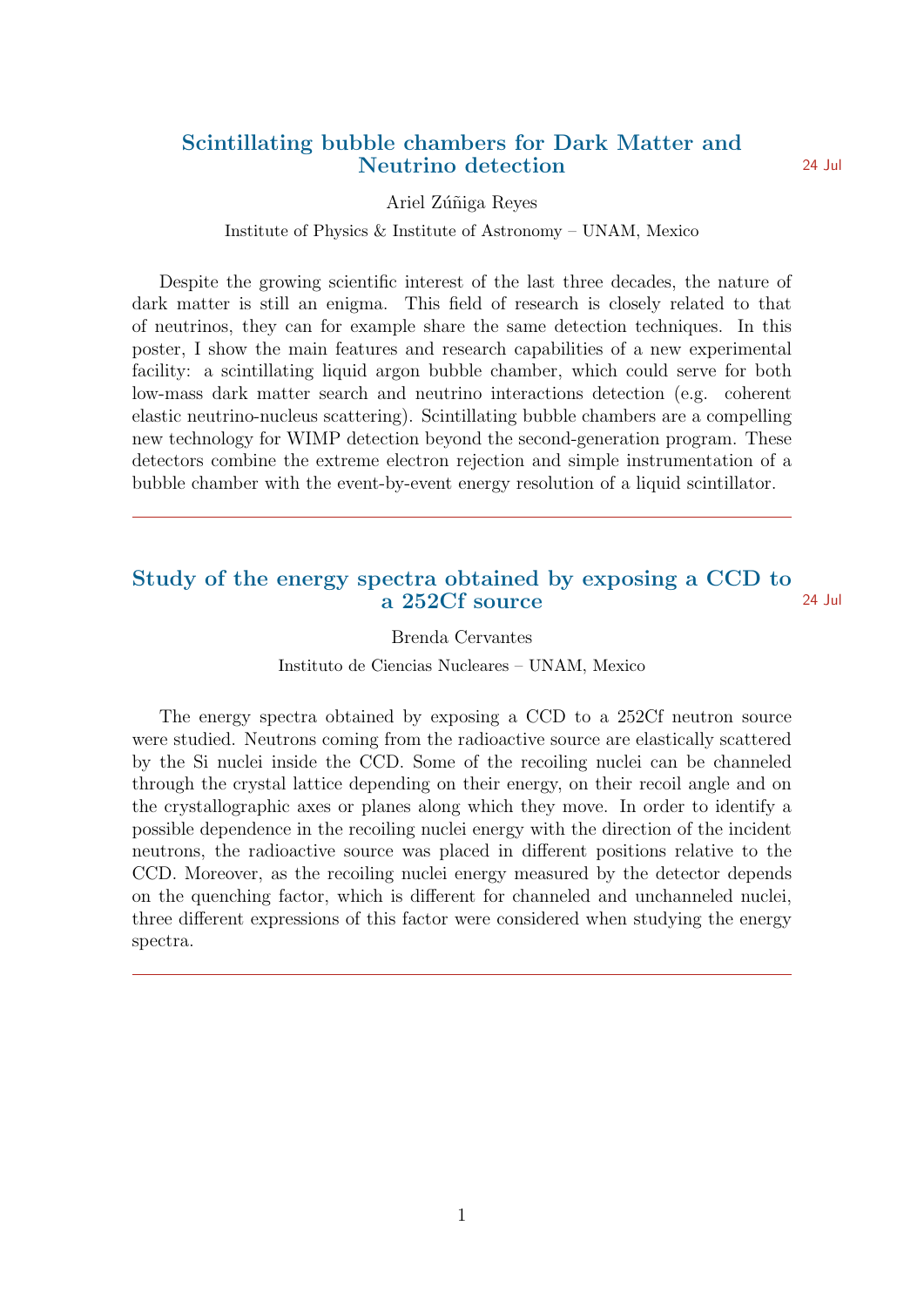## 24 Jul **DUNE Potential for Supernova Neutrinos**

Lucas Oliveira Quintino Universidade Federal do ABC, Brazil

Some stars heavier than the Sun arrive to the end of their lives as a Supernova, which has been the source of many researches, discoveries and growing development of science. However, the physical mechanisms that are leading to core collapse and explosion in a Supernova are not fully understood. Neutrinos of all flavors are emitted a few seconds after the core collapse, carrying important information for neutrino physics and science in general. We present in this poster a work in progress of neutrino physics studies that can be performed at DUNE, such as neutrino absolute mass.

## 24 Jul Contribution of a Z' gauge boson to the  $t \to c\gamma$  decay

Jessica Nayely Lopez Sanchez Benemérita Univerdad Autónoma de Puebla, Mexico

In this work we have studied the decay of the quark top  $t \to c\gamma$  mediated by a neutral gauge boson V which produces flavour changing couplings at tree level. Such a boson can be induced in some theories beyond the Standard Model with an extended gauge group.  $t \rightarrow c\gamma$  decay is induced by one loop and the amplitude is generated by three Feynman diagrams in the unitary norm: two bubble diagrams and one triangle diagram. We have used the Feynman parametrization method to calculate the one loop integrals and we considered the dimensional regularization method in order to isolate the ultraviolet divergences and verify their cancellation. Using tensorial integrals we have obtained analytic expressions that contain parametric integrals for the AL and AR coefficients, these terms define the amplitude. We considered the Z' gauge boson contribution predicted in models with extended  $U(1)$ ' gauge symmetry, this boson is a candidate for dark matter. Finally we show the branching ratio numerical analysis  $BR(t \to c\gamma)$  as a function of boson Z' mass.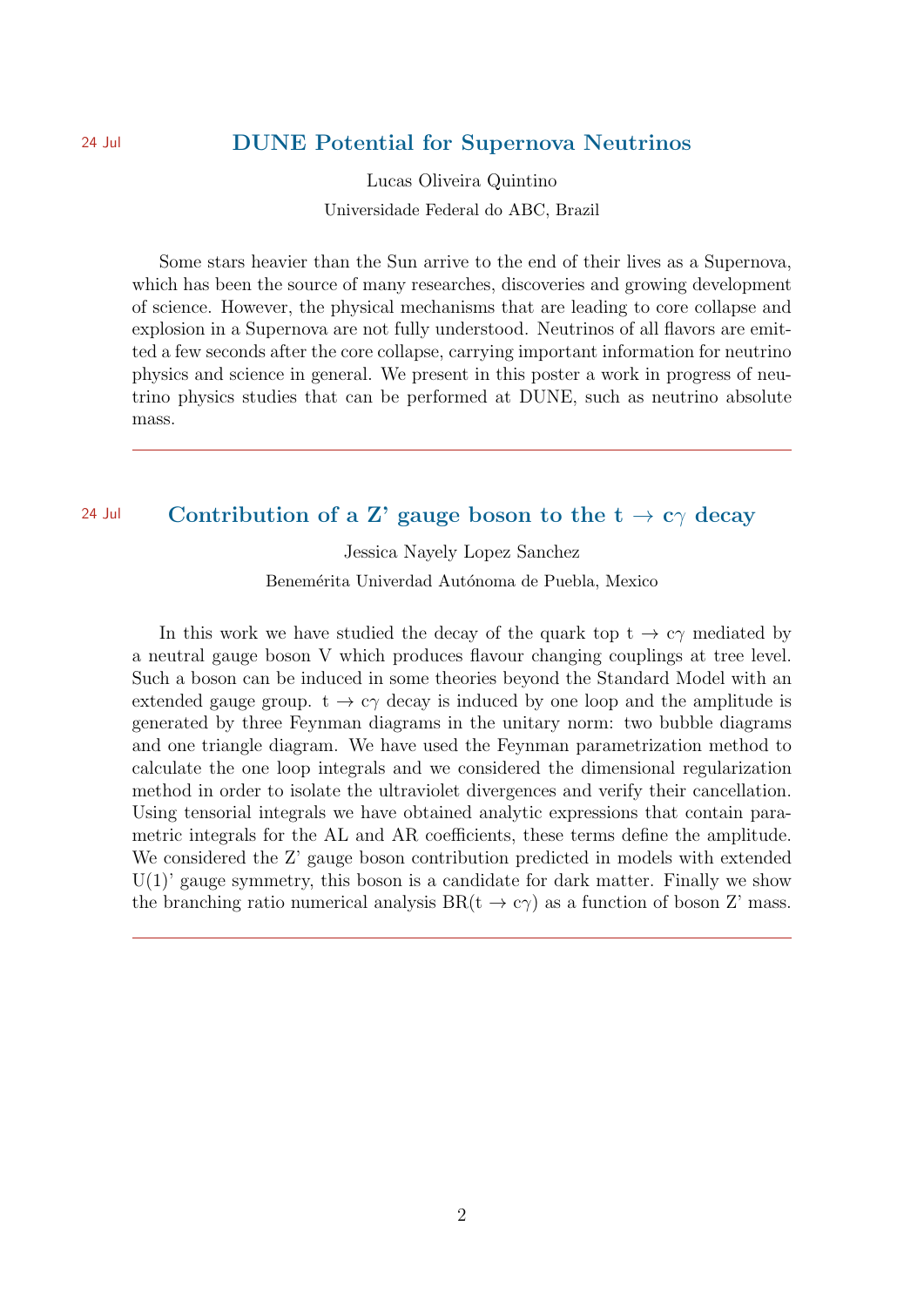## First direct detection constraints on eV scale hidden photon dark matter with DAMIC at SNOLAB 24 Jul

Victor Barreto Braga Mello for The DAMIC Collaboration Instituto de Física – Universidade Federal do Rio de Janeiro, Brazil

The DAMIC (Dark Matter in CCDs) experiment at SNOLAB employs the bulk silicon of scientific-grade CCDs as a target for ionization signals produced by interactions of particle dark matter from the galactic halo. In this work, we present the search for hidden photons, massive vector bosons proposed as candidates to explain the origin of the dark matter in the Universe, with DAMIC probing masses in the range 1.2-30 eV/ $c^2$ . Under the assumption that the local dark matter is entirely constituted of hidden-photon, the experimental sensitivity to the kinetic mixing parameter (mixing between the field strength tensors of electromagnetism and its hidden counterpart) is competitive with constraints from solar emission and provides the most stringent direct detection constraints on hidden-photon dark matter in the galactic halo with masses  $3-12 \mathrm{eV}/c^2$ .

## Contribution of neutral scalar particles to flavour changing neutral current in  $t \to c\gamma$  decay. 26 Jul

Erick Munive Villa

Benemérita Universidad Autónoma de Puebla, Mexico

The top quark is the heaviest elementary particle known, thus it has a wide range of decay modes. Studying this fermion phenomenology it could be possible to explore New Physics (NP) effects. If we onsider the Standard Model (SM) Strong and Electro-Weak interactions, Flavor Changing mediated by Neutral Currents (FCNC) do not exist at tree level and such processes just can success at one loop level or higher orders but highly suppressed. However, this is not true at all in Beyond Standard Models (BSM), then it is possible that decay widths of processes with FCNC have an appreciable increment copared with SM decay widths. Therefore in this work we show a calculation of the  $\rightarrow$  c $\gamma$ raretop quark decay with FCNC at one loop level. In particular, we focus in a neutral scalar bosson contribution with flavour changing couplings, which can rise in many BSMs. Along this work some particle physics concepts are exposed , such as: SM Lagrangian of weak interactions for quarks, top quark production and decay modes in a hadronic collider, FCNC, etc. Here we show the compute of the  $\rightarrow$  c $\gamma$ decay widthby using the Feynman parametrization method and we exemplified the numerical analysis of results obtained considering the case of one Higgs singlet and two Higgs doublets models with scalar dark matter candidates, where FCNC at tree level exist in quark sector mediated by scalar a pseudoscalar neutral bossons.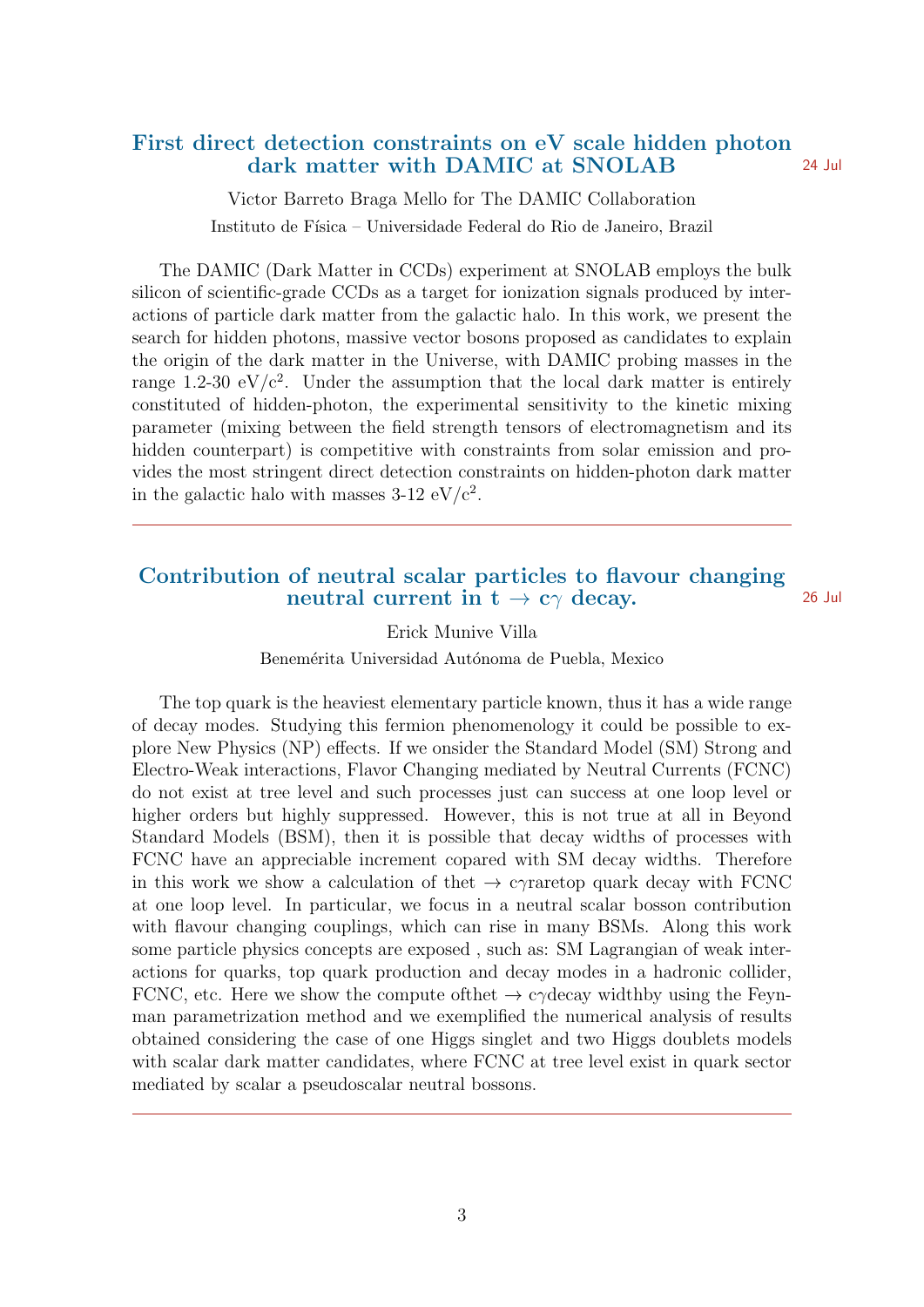#### 26 Jul **LIDRAE** water Cherenkov array

Rafaela Wiklich Sobrinho, Marcelo Augusto Leigui de Oliveira Universidade Federal do ABC, Brazil

The Laboratory for Instrumentation of High Energy Radiation Detectors (LIDRAE, from the Portuguese Laboratório para a Instrumentação de Detectores de Altas Energias) of the Federal University of ABC aims to research in high energy physics through the study of radiation detectors. The laboratory has various electronic equipment and detectors, capable of detecting high energy particles produced by cosmic rays in the atmosphere. One experiment in progress is an arrangement of 1000-liter Cherenkov water tanks with three underground tanks in a triangular array and equipped with Hamamatsu photomultiplier tubes (R5912). The array uses electronic NIM and VME modules, which were previously calibrated, to perform the acquisition, processing, and study of the detected signal. In this work, we present the progress and results obtained with the LIDRAE tanks. We will discuss the results of the calibration of the arrangement, the events obtained in single and triple coincidence, and preliminary results of the lateral distribution reconstruction for the electromagnetic and muonic components of the air shower.

## Gamma-rays from MeV Dark Matter in light of CMB 26 Jul constraints

Javier Israel Reynoso Cordova Universidad de Guanajuato, Mexico

Dark Matter (DM) remains one of the great mysteries of modern cosmology. It encompasses roughly 26% of the Universe and yet so far we have no clue about its fundamental properties. If we believe dark matter can somehow interact with the Standard Model of Fundamental Particles, we can expect direct or indirect detections. Astrophysical signals such as gamma-rays and cosmic-rays are an open window to test a vast spectrum of DM models. Future experiments aim to test a new energy-regime in the quest of DM searching. The space mission e-ASTROGAM is being designed to study gamma-rays in the low MeV regime. Such signals can be produced if we assume a low mass DM particle. Some part of this work is to test the plausibility of finding a strong signal in such experiment coming from different DM models and compare it with current CMB constraints.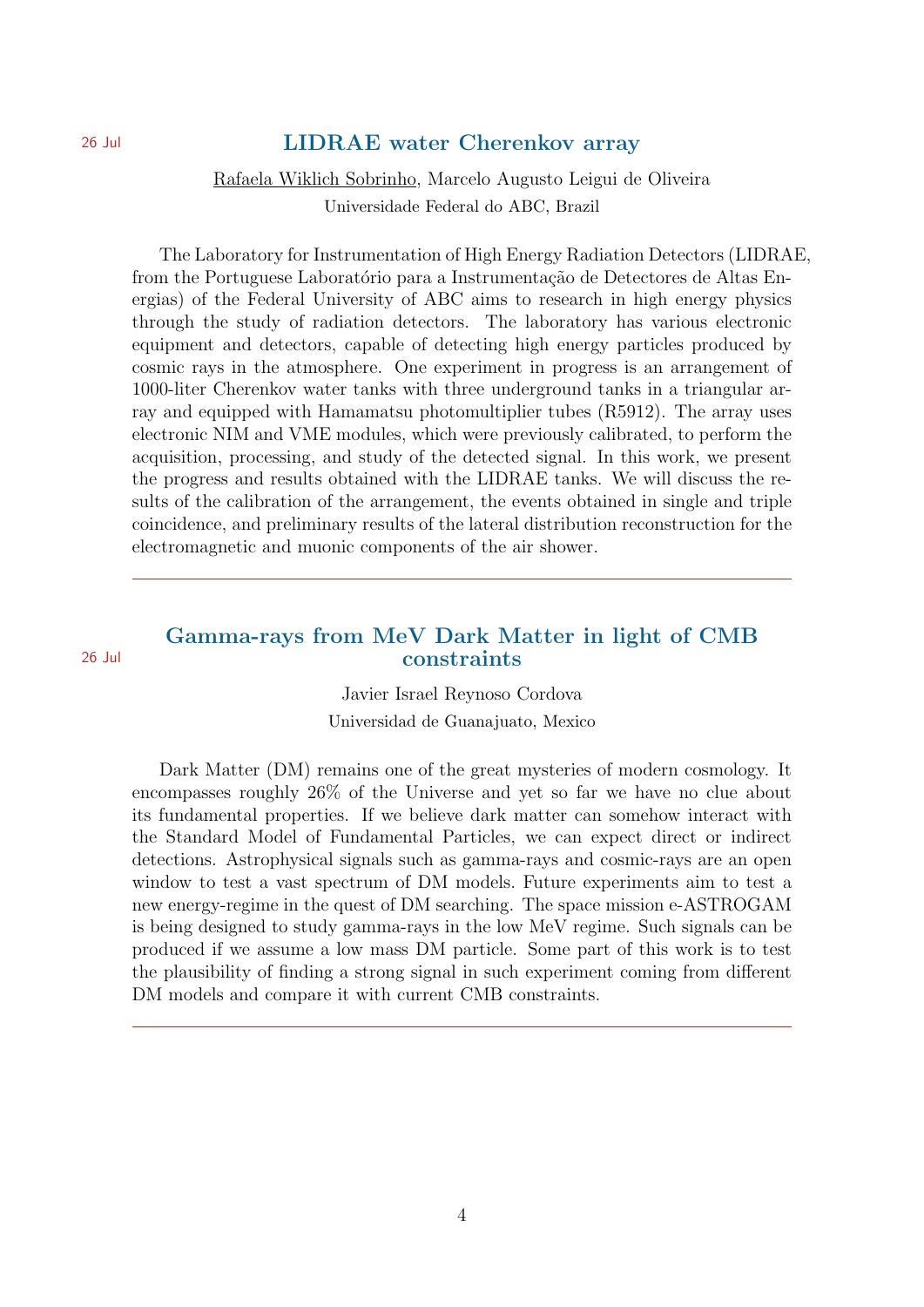## Operation and Calibration of a DAMIC CCD 26 Jul

Clara Keito Oliveira Watanabe Instituto de Física – Universidade Federal do Rio de Janeiro, Brazil

The DAMIC experiment (Dark Matter in CCDs) located at the Snolab laboratory in Canada, 2 km below the surface, has taken data since 2012 in search of WIMPs. The experiment employs CCDs (Charge Coupled Devices) to detect nuclear recoil caused by incident particles, being able to detect energy depositions from 50 eV for masses lower than 20  $\text{GeV}/c^2$ . In this work, the WIMPs detection prospects will be presented, as well as the calibration and performance of the detector. The data analysis obtained in the experiment will be also presented, to mainly understand the background of the system and to show the latest results of the experiment.

## Quantum Decoherence and CPT Violation at DUNE 26 Jul

Félix Napoleón Díaz Desposorio Pontificia Universidad Catlica del Perú, Peru

We study the possibility to measure CPT violation effects due to quantum decoherence within the context of the neutrino system. Considering the previous, we develop analytical formulas for the vacuum case. Moreover, we numerically evaluate the effects of matter and CPTV using the  $\nu_{\mu}$  and  $\overline{\nu}_{\mu}$  disappearance channels, in the framework of the DUNE experiment. For the optimal case, we find  $5\sigma$  of confidence for  $\Gamma \sim 4 \times 10^{-23} \text{GeV}$  and  $\delta_{\text{CP}} \approx 3\pi/2$ .

## Constraints on neutrino decay scenarios with electron anti-neutrino disappearance experiments 27 Jul

Yago Philippe Porto SIlva Instituto de Fsica Gleb Wataghin – Unicamp, Brazil

Neutrino decay provides for a very interesting case for the beyond PMNS neutrino physics. It has been shown that this phenomenon can also explain some of the anomalies seen in neutrino experiments. We study the constraints that  $\bar{\nu}_e$  disappearance experiments like JUNO and KamLAND can put on neutrino decay scenarios. In particular, we consider a model where a heavier neutrino can decay giving active daughter neutrinos which can then be detected in these experiments. We find that the experiments JUNO and KamLAND can together constrain  $\tau_3/m_3 \geq 10^{-10}$  s/eV for the normal hierarchy amd  $\tau_2/m_2 \geq 10^{-9}$  s/eV for the inverted hierarchy. We discuss an interesting physics case because of which the bounds are better for the inverted hierarchy.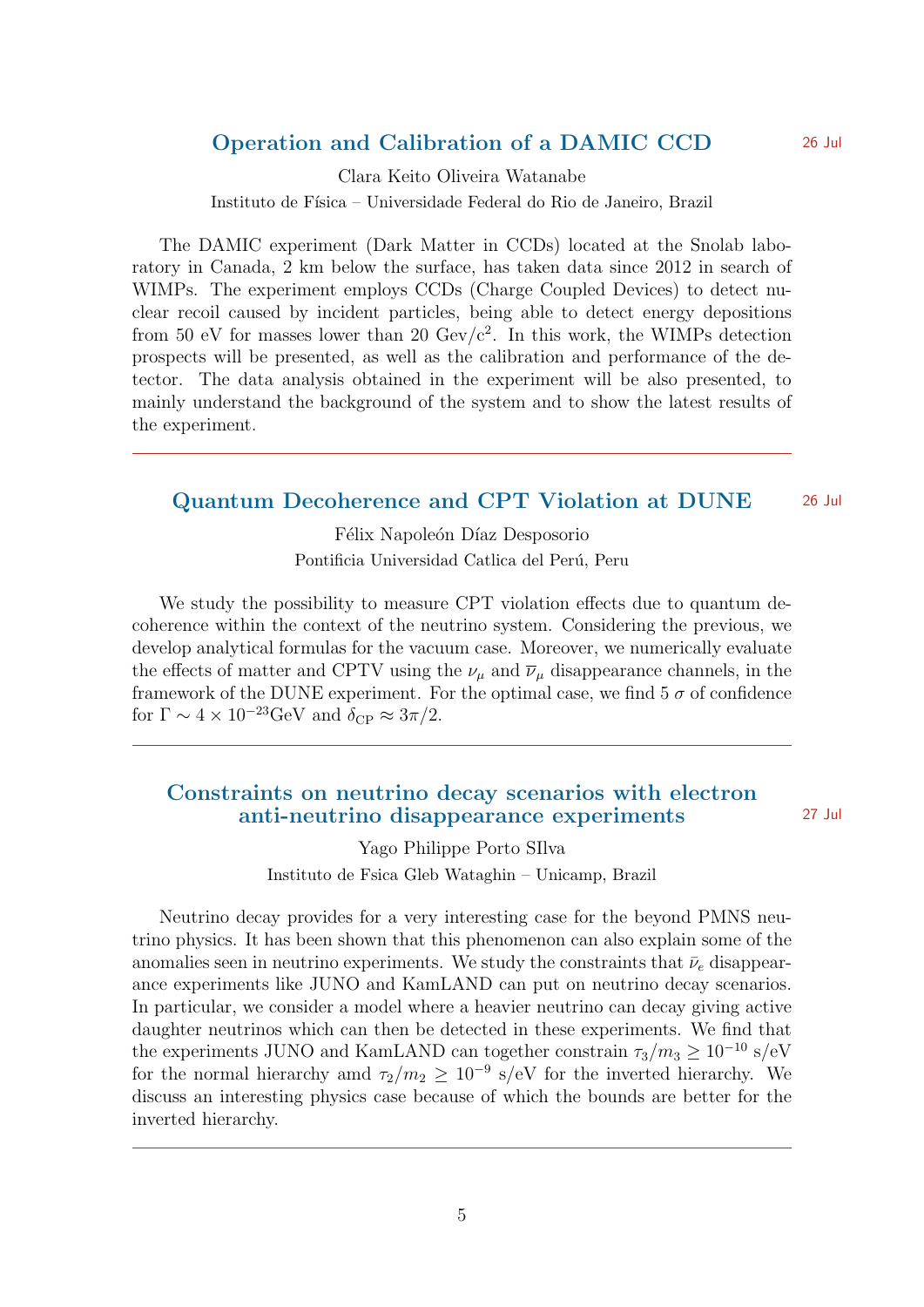## 27 Jul Data analysis of the CONNIE experiment

Ana Luisa Foguel

Instituto de Física – Universidade Federal do Rio de Janeiro, Brazil

The CONNIE (COherent Neutrino-Nucleous Interaction Experiment) experiment, located 30 meters from de center of the Angra 2 nuclear power plant in Rio de Janeiro, has as its main objective the detection of the coherent elastic scattering between an atomic nucleus and a neutrino (CEnNS). Although predicted by the Standard Model of particle physics more than 40 years ago, this interaction was only recently measured by the COHERENT experiment. The reason behind this delay is the great experimental difficulty of detecting the CEnNS due to its very low energy recoil. Because of these experimental difficulties, such measurement only became possible with very sensitive and low-noise detectors, which have recently been developed for the direct detection of dark matter.

In the case of the CONNIE experiment, the detectors used are the Charge Coupled Devices (CCDs), solid-state detectors with low energy threshold that have been recently gaining prominence in particle physics experiments. Operating since 2014, in 2016 the experiment went through a major upgrade, increasing significantly its active mass and using a new generation of CCD detectors. Such detectors are located inside a copper box kept in vacuum at 70 K and covered with a passive shield.

In this work, the detector performance and energy calibration were analyzed considering the last 2 years of operation. For this purpose, a code was developed for particle identification that allowed to separate the different types of particles based on their geometric characteristics and energy deposition in the CCDs. Thereby, the background contamination of alpha particles was determined and compared in the different moments of the experiment. The high alpha particle rate found indicated an internal contamination in the shield, resulting in the change of the copper box in the first upgrade of the experiment. The evolution of the muon flux was also studied for determination of the stability of the system.

## 27 Jul Mass ordering from SN neutronization burst

Vitor Prestes Luzio

Universidade Federal do ABC, Brazil

The Deep Underground Neutrino Experiment (DUNE) will be able to detect neutrino bursts from core-collapse supernovae. As the experiment will be sensitive to the detection of electron neutrinos, it will be possible to characterize the "neutronization burst" of neutrinos, providing valuable information for the mass hierarchy estimation. In this poster, we will show some studies on mass ordering using information of the neutronization burst, as well as a preliminary result of mass ordering discrimination for different uncertainty levels for the estimation of supernova distance.